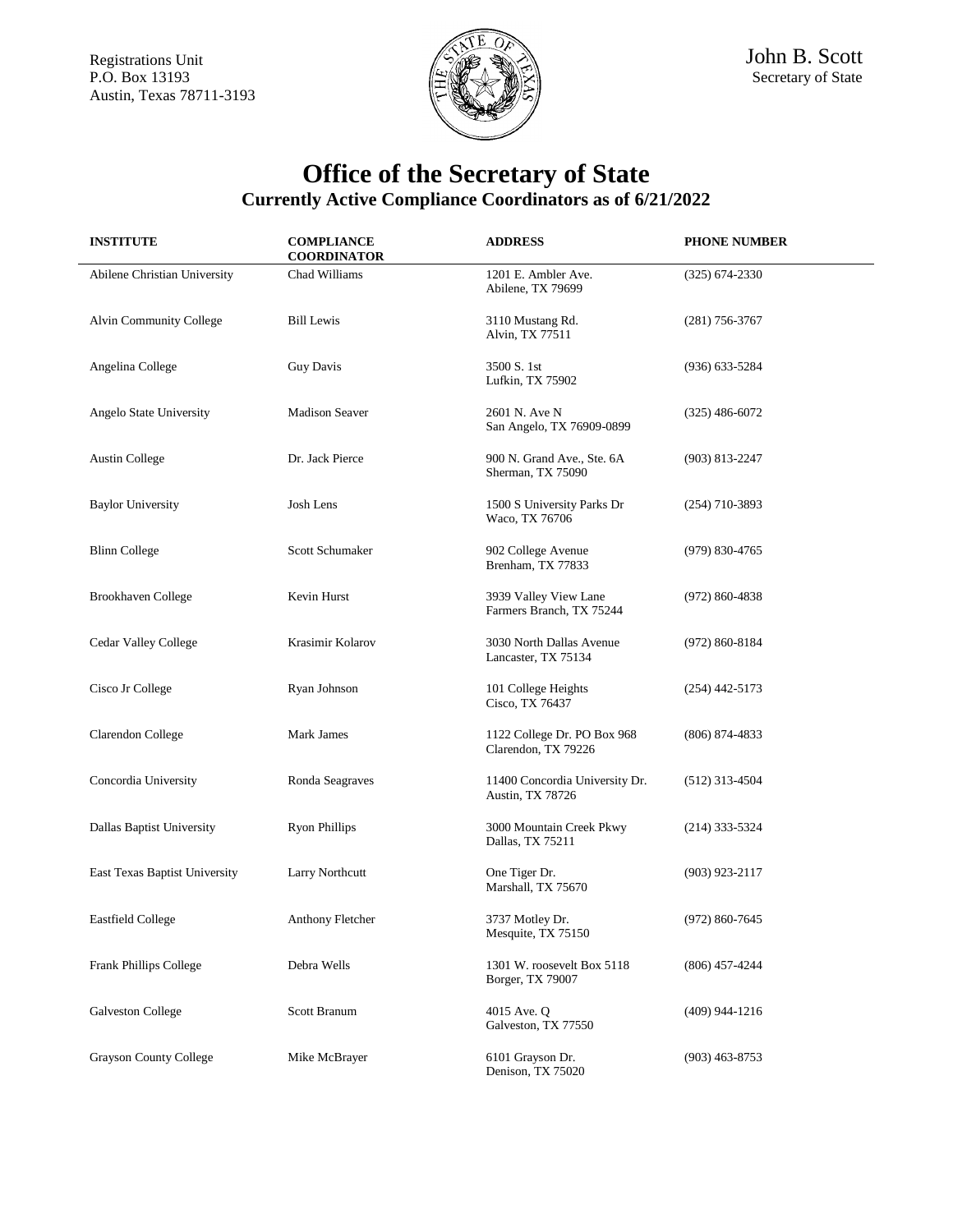

| Hardin-Simmons University         | John Neese          | 2200 Hickory st.<br>Abilene, TX 79698              | $(325) 670 - 1273$ |
|-----------------------------------|---------------------|----------------------------------------------------|--------------------|
| Hill College                      | Pamela J. Boehm     | 112 Lamar Dr<br>Hillsboro, TX 76645                | $(254)$ 659-7501   |
| <b>Houston Baptist University</b> | David Thurlkill     | 7502 Fondren Rd<br>Houston, TX 77074               | $(281)$ 649-3353   |
| <b>Howard College</b>             | Mike Yeater         | 1001 Birdwell Lane<br>Big Spring, TX 79720         | $(432)$ 264-5000   |
| Howard Payne University           | John Wilson         | 1000 Fisk Street<br>Brownwood, TX 76801            | $(325)$ 649-8100   |
| Huston Tillotson University       | Charles H. Dubra    | 900 Chicon St.<br>Austin, TX 78702-2795            | $(512) 505 - 3050$ |
| Jacksonville College              | T. Lynn Nabi        | 105 B.J. Albritton Dr.<br>Jacksonville, TX 75766   | $(903) 589 - 7100$ |
| Jarvis Christian College          | Elissia Burwell     | PO Box 1470<br>Hawkins, TX 75765                   | (903) 769-5765     |
| Kilgore College                   | <b>Jimmy Rieves</b> | 1100 Broadway<br>Kilgore, TX 75662                 | $(905)$ 988-7536   |
| Lamar State College - Port Arthur | <b>Scott Street</b> | PO Box 310<br>Port Arthur, TX 77641                | (409) 984-6292     |
| Lamar University at Beaumont      | Moses DuPre         | 4400 MLK Blvd. P O Box 10626<br>Beaumont, TX 77710 | $(409) 880 - 8323$ |
| Lee College                       | Pam Steyn           | 200 Lee Dr<br>Baytown, TX 77522                    | (281) 425-6317     |
| Letourneau University             | Kristy Morgan       | 2100 S. Mobberly<br>Longview, TX 75602             | $(903)$ 233-4411   |
| Lubbock Christian University      | Jennifer Lawrence   | 5601 19th St<br>Lubbock, TX 79407                  | (806) 720-7280     |
| McLennan Community College        | Shawn E. Trochim    | 1400 College Drive<br>Waco, TX 76708               | $(254)$ 299-8811   |
| McMurry University                | Barbara Crousen     | 1 McMurray Station Box 188<br>Abilene, TX 79697    | $(325)$ 793-4646   |
| Midland College                   | Ron Jones           | 3600 N. Garfield<br>Midland, TX 79705              | $(432) 685 - 4581$ |
| Midwestern State University       | Kurt Portmann       | 3410 Taft Blvd<br>Wichita Falls, TX 76308          | (940) 397-4351     |
| Navarro College                   | Roark Montgomery    | 3200 W. 7th Ave.<br>Corsicana, TX 75110            | $(903)$ 875-7487   |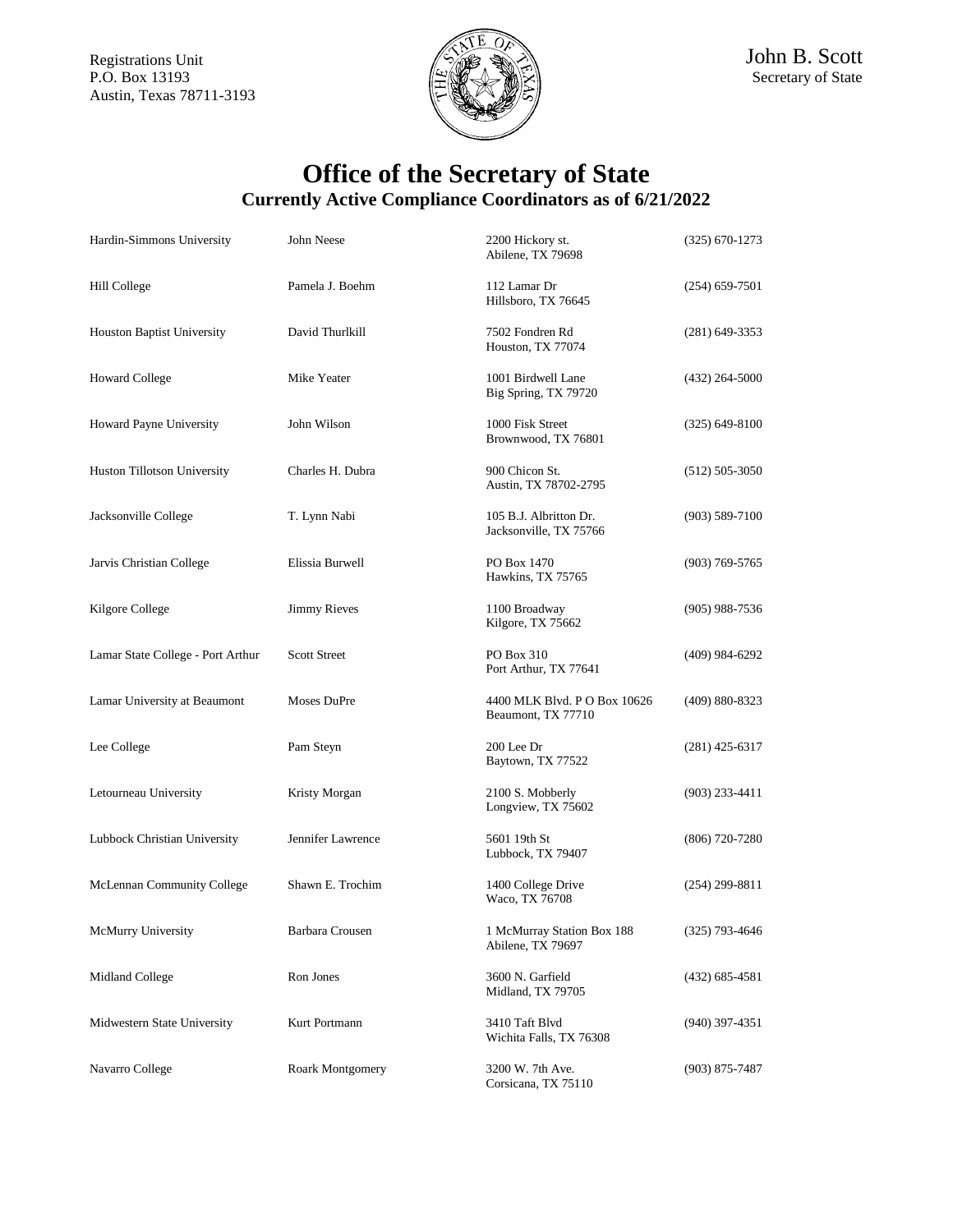

| North Central Texas College                  | Van Hedrick         | 1525 W. California St.<br>Gainesville, TX 76240          | $(940)$ 668-4286   |
|----------------------------------------------|---------------------|----------------------------------------------------------|--------------------|
| North Lake College                           | Dan Joutras         | 5001 N. MacArthur Blvd.<br><b>Irving, TX 75038</b>       | $(972)$ 273-3518   |
| Northeast Texas Community<br>College         | Andrew N. Morgan    | P O Box 1307<br>Mt. Pleasant, TX 75456-1307              | $(903)$ 434-8166   |
| Odessa College                               | Wayne Baker         | 201 W. University<br>Odessa, TX 79764                    | $(432)$ 335-6574   |
| Our Lady of the Lake University              | Suzanne Patrick     | 411 S. W. 24th St.<br>San Antonio, TX 78207              | $(210)$ 431-6552   |
| Panola Junior College                        | Don Clinton         | 1109 W Panola St.<br>Carthage, TX 75633                  | $(903) 693 - 2021$ |
| Paris Junior College                         | <b>Bill Foy</b>     | 2400 Clarksville St.<br>Paris, TX 75460                  | $(903) 782 - 0395$ |
| Paul Quinn College                           | James Summers       | 3837 Simpson-Stuart Rd.<br>Dallas, TX 75241              | $(214)$ 536-8275   |
| Prairie View A&M University                  | Brittney N. Johnson | PO Box 519, MS 1003<br>Prairie View, TX 77446            | $(936)$ 261-9108   |
| Ranger College                               | Rob Robinson        | 1100 College Circle<br>Ranger, TX 76470                  | $(254)$ 647-3375   |
| Rice University                              | Bryan Blair         | MS 548 PO Box 1892<br>Houston, TX 77251-1892             | $(713)$ 348-6919   |
| <b>Richland College</b>                      | Tony E. Summers     | 12800 Abrams Rd.<br>Dallas, TX 75243                     | (972) 238-6202     |
| Sam Houston State University                 | Dylan Cannon        | PO Box 2268<br>Huntsville, TX 77341-2268                 | (936) 294-4440     |
| San Jacinto College                          | Kelly Saenz         | 4624 Fairmont Pkwy, Suite 212<br>Pasadena, TX 77504      | $(281)$ 992-3475   |
| Schreiner University                         | Ron Macosko         | 2100 Memorial Blvd, CMB 6202<br>Kerrville, TX 78028-5697 | $(830)$ 792-7482   |
| South Plains College                         | Roger Reding        | 1401 S College Ave<br>Levelland, TX 79336                | $(806)$ 716-2220   |
| Southern Methodist University                | Kyle Conder         | 3009 Binkley Ave. Room 231<br>Dallas, TX 75275           | $(214) 768 - 4051$ |
| Southwestern Adventist University            | James The           | 100 W Hillcrest St.<br>Keene, TX 76059                   | $(817)$ 202-6205   |
| Southwestern Assemblies of God<br>University | Trevor Schexneider  | 1200 Sycamore St.<br>Waxahachie, TX 75165                | $(972)$ 825-4646   |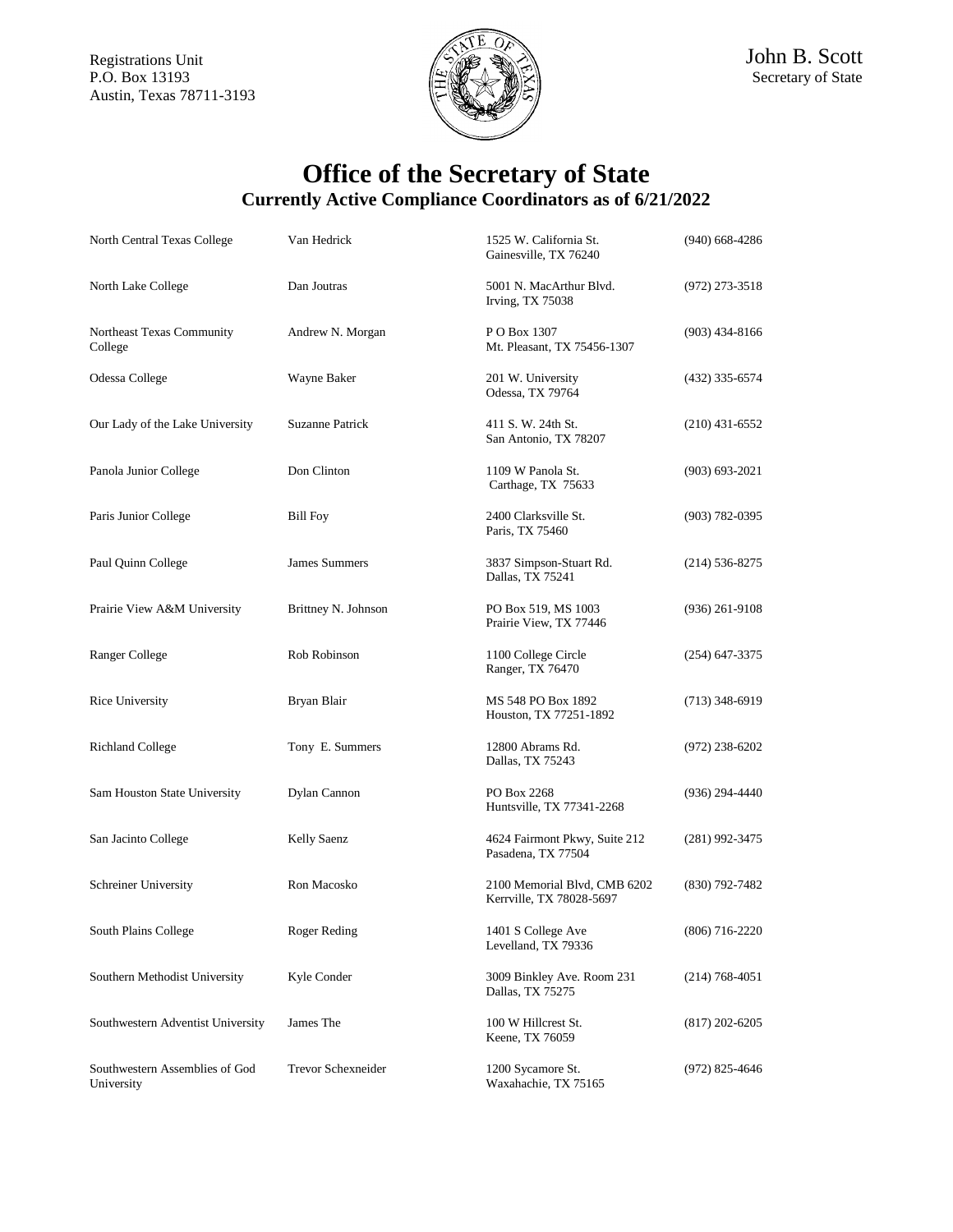

Secretary of State

| Southwestern Christian College             | none                  | PO Box 10<br>Terrell, TX 75160                          |                    |
|--------------------------------------------|-----------------------|---------------------------------------------------------|--------------------|
| Southwestern University                    | Douglas Ross          | 1001 East University Avenue<br>Georgetown, TX 78626     | $(512) 863 - 1611$ |
| St. Edward's University                    | Melinda Terry         | 3001 S. Congress Ave.<br><b>Austin, TX 78704</b>        | $(512)$ 233-1637   |
| St. Mary's University                      | <b>Brian Martinek</b> | One Camino Santa Maria<br>San Antonio, TX 78228         | $(210)$ 436-3004   |
| Stephen F. Austin State University         | <b>Matt Fenley</b>    | P O Box 13010 - SFA Station<br>Nacogdoches, TX 75962    | $(936)$ 468-3501   |
| <b>Sul Ross State University</b>           | Kay Whitley           | East Highway 90<br>Alpine, TX 79832                     | (432) 837-8226     |
| <b>Tarleton State University</b>           | Cheri Spellmeier      | 201 St. Felix<br>Stephenville, TX 76401                 | $(254)$ 968-0560   |
| Temple College                             | Craig McMurtry        | 2600 South 1st Street<br>Temple, TX 76504               | $(254)$ 298-8529   |
| Texas A & M International<br>University    | Henry Miller          | 5201 University Blvd<br>Laredo, TX 78043                | $(956)$ 326-2732   |
| Texas A & M University                     | <b>Brad Barnes</b>    | PO Box 30017<br>College Station, TX 77842-3017          | $(979) 862 - 6059$ |
| Texas A & M University -<br>Commerce       | Jackie Wallgren       | PO Box 3011<br>Commerce, TX 75429                       | $(903)$ 468-8769   |
| Texas A & M University - Corpus<br>Christi | <b>Brian Maxey</b>    | 6300 Ocean Drive, Unit 5719<br>Corpus Christi, TX 78412 | $(361)$ 825-2858   |
| Texas A & M University -<br>Kingsville     | Hanna Lantz           | 700 University Blvd, MSC 202<br>Kingsville, TX 78363    | $(361) 593 - 2155$ |
| Texas Christian University                 | Jessica Hazard        | <b>TCU, Box 297600</b><br>Fort Worth, TX 76129          | $(817)$ 257-5522   |
| <b>Texas College</b>                       | <b>Bobby Stinson</b>  | 2404 N. Grand Ave.<br>Tyler, TX 75702                   | $(903)$ 593-8311   |
| Texas Lutheran University                  | Jeanne Enloe          | 1000 W. Court St.<br>Seguin, TX 78155                   | $(830)$ 372-8120   |
| Texas Southern University                  | Larry Woods II        | 3100 Cleburne St.<br>Houston, TX 77004                  | $(713)$ 313-7061   |
| Texas State University                     | <b>Kelsey Solis</b>   | 601 University Dr.<br>San Marcos, TX 78666              | $(512)$ 245-8322   |
| Texas Tech University                      | Kevin Hansen          | 2508 6th Street<br>Lubbock, TX 79409                    | $(806)$ 834-8443   |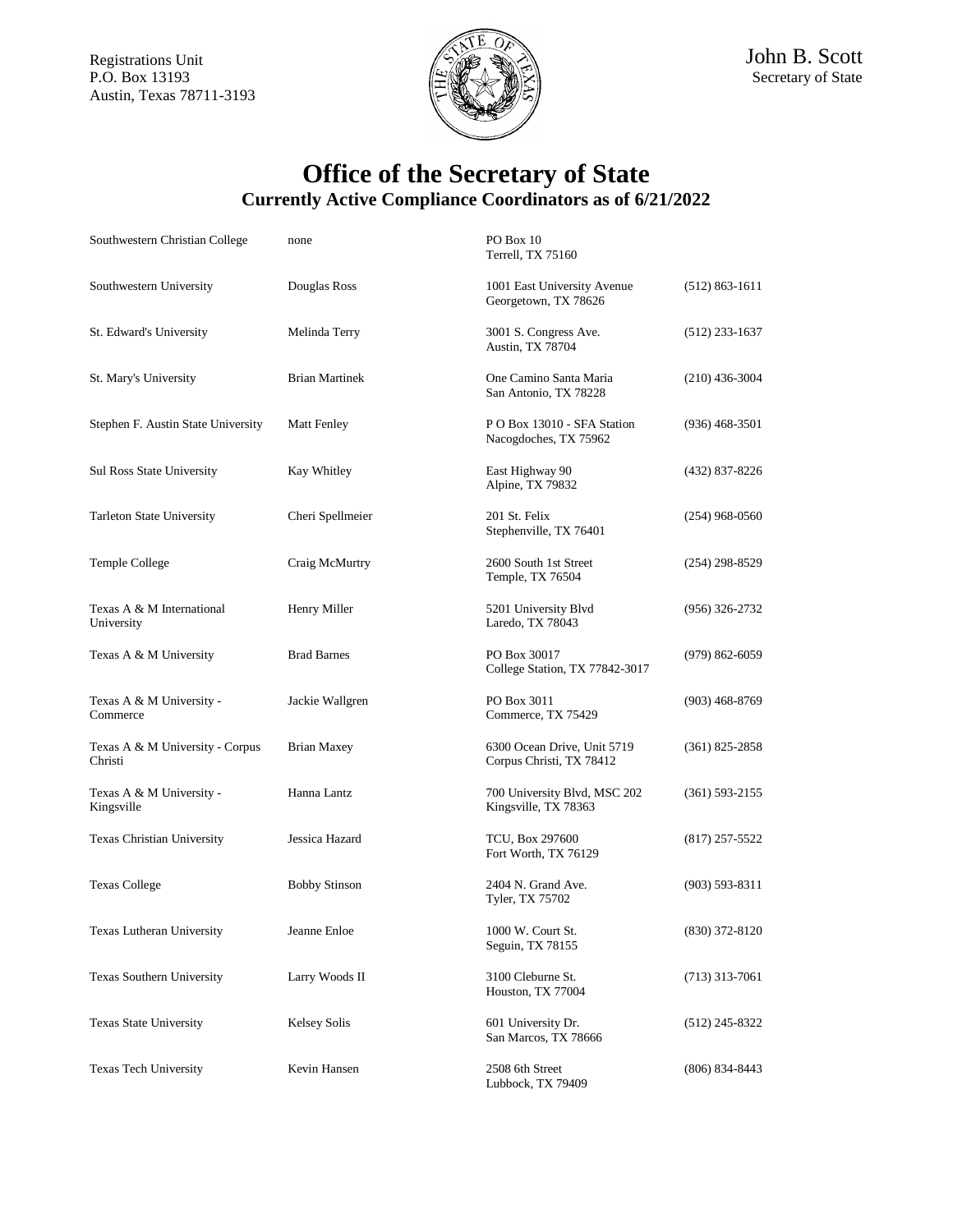

| Texas Wesleyan University                | Kevin Millikan      | 1201 Wesleyan St.<br>Fort Worth, TX 76105-1536   | $(817)$ 531-7518   |
|------------------------------------------|---------------------|--------------------------------------------------|--------------------|
| Texas Woman's University                 | Charolette Hunt     | P O Box 425349<br>Denton, TX 76204-5349          | $(940)$ 898-2383   |
| <b>Trinity University</b>                | Pat Cunningham      | One Trinity Place<br>San Antonio, TX 78212-7200  | $(210)$ 602-6281   |
| Trinity Valley Community College         | Eddie Kite          | 100 Cardinal Dr<br>Athens, TX 75751              | $(903)$ 675-6200   |
| <b>Tyler Junior College</b>              | Dr. Tim Drain       | P O Box 9020<br>Tyler, TX 75711                  | $(903)$ 510-2458   |
| University of Dallas                     | Dick Strockbine     | 1845 E. Northgate Dr.<br>Irving, TX 75062-4736   | (972) 721-5207     |
| University of Houston                    | Lauren Dubois       | 3204 Cullen Blvd.<br>Houston, TX 77204-6002      | (713) 743-9254     |
| University of Houston - Victoria         | Ashley Walyuchow    | 3007 N. Ben Wilson<br>Victoria, TX 77901         | $(361)$ 485-4424   |
| University of Mary Hardin -<br>Baylor    | Darla Kirby         | 900 College St.<br>Belton, TX 76513              | $(254)$ 295-5046   |
| University of North Texas                | Natasha Oakes       | 1155 Union Circle # 311397<br>Denton, TX 76203   | $(940)$ 369-7507   |
| University of St. Thomas                 |                     | 3800 Montrose Blvd.<br>Houston, TX 77006-4626    |                    |
| University of Texas - Pan<br>American    | Andres Cantu        | 1201 w. University Dr.<br>Edinburg, TX 78541     | $(956) 665 - 2220$ |
| University of Texas Rio Grande<br>Valley | Andres Cantu        | 1201 W. University Dr.<br>Edinburg, TX 78539     | $(356)$ 665-2220   |
| University of Texas at Arlington         | Debbie Garcia       | 601 Spaniolo Drive<br>Arlington, TX 76019        | $(817)$ 272-2047   |
| University of Texas at Austin            | <b>Blake Barlow</b> | P O Box 7399<br>Austin, TX 78713-7399            | $(512)$ 471-9778   |
| University of Texas at Dallas            | Angela Marin        | 800 W. Campbell Rd.<br>Richadson, TX 75080       | (972) 883-4498     |
| University of Texas at El Paso           | David Kooger        | 500 W. University Ave.<br>El Paso, TX 79968-0579 | (915) 747-6783     |
| University of Texas at San Antonio       | <b>Steve Lautz</b>  | One UTSA Circle<br>San Antonio, TX 78249-0691    | $(210)$ 458-5493   |
| University of Texas at Tyler             | James Bonnette      | 3900 University Blvd<br>Tyler, TX 75799          | $(903) 566 - 5699$ |